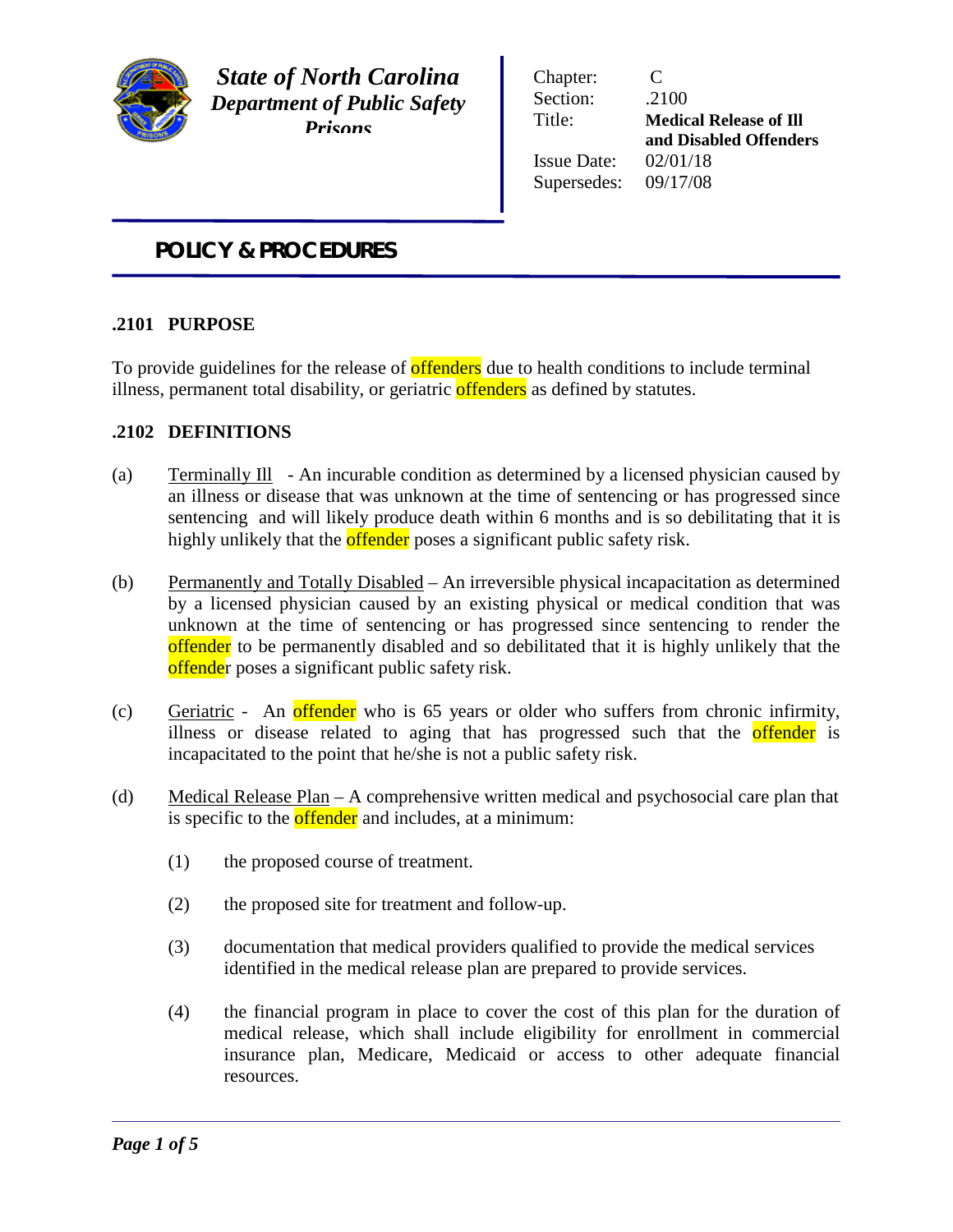- (e) Commission- Post-Release Supervision and Parole Commission
- (f) Department- Department of Public Safety, Prisons
- (g) Offender Any person sentenced to the custody of the Department of **Public Safety**, **Prisons**

#### **.2103 ELIGIBILITY**

An eligible offender is any offender except those with convictions for Class A, B1 or B2 felony or any crime requiring registration as a sex offender, meeting the definition of Terminally Ill, Permanently and Totally Disabled or Geriatric.

#### **.2104 PROCEDURES**

- (a) Facilities housing acute and long term care offenders shall submit an updated list of offender names matching above definitions for consideration for medical release to the Chief of Health Services/Health Services Release Coordinator quarterly (Jan., Apr., July, and Oct.). Referrals may be made on or more often if needed for those offenders terminally ill.
- (b) Requests for consideration of an **offender** for release secondary to medical conditions may be submitted by:
	- (1) Medical Staff within the Department of **Public Safety, Prisons** [must complete the Medical Information Form (Attachment A) and submit to the Chief of Health Services/designee]
	- (2) Family member, attorney, etc. [may be submitted in writing to the Division Director/designee as a letter or by use of form on **NCDPS** website]
- (c) The Health Services Release Coordinator with the approval of the Chief of Health Services shall refer identified cases to the **Assistant Director** of Auxiliary Services or his/her designee.
- (d) The Assistant Director of Auxiliary Services or his/her designee shall determine eligibility for Medical Release based on criminal convictions (No class A, B1, B2 or convictions requiring registration as a sexual offender) and return a listing of eligible offenders back to the Chief of Health Services or his/her designee.
- (e) All requests will be reviewed to determine if the offender meets the criteria for release. The Chief of Health Services/Health Services Release Coordinator shall request a Medical Information Form (Attachment A) to be completed by the attending physician. The completed form shall be returned as instructions indicate.
- (f) The Chief of Medical Services or his/her designee shall direct the physician(s) at the housing facility to prepare a medical summary to include a description of any and all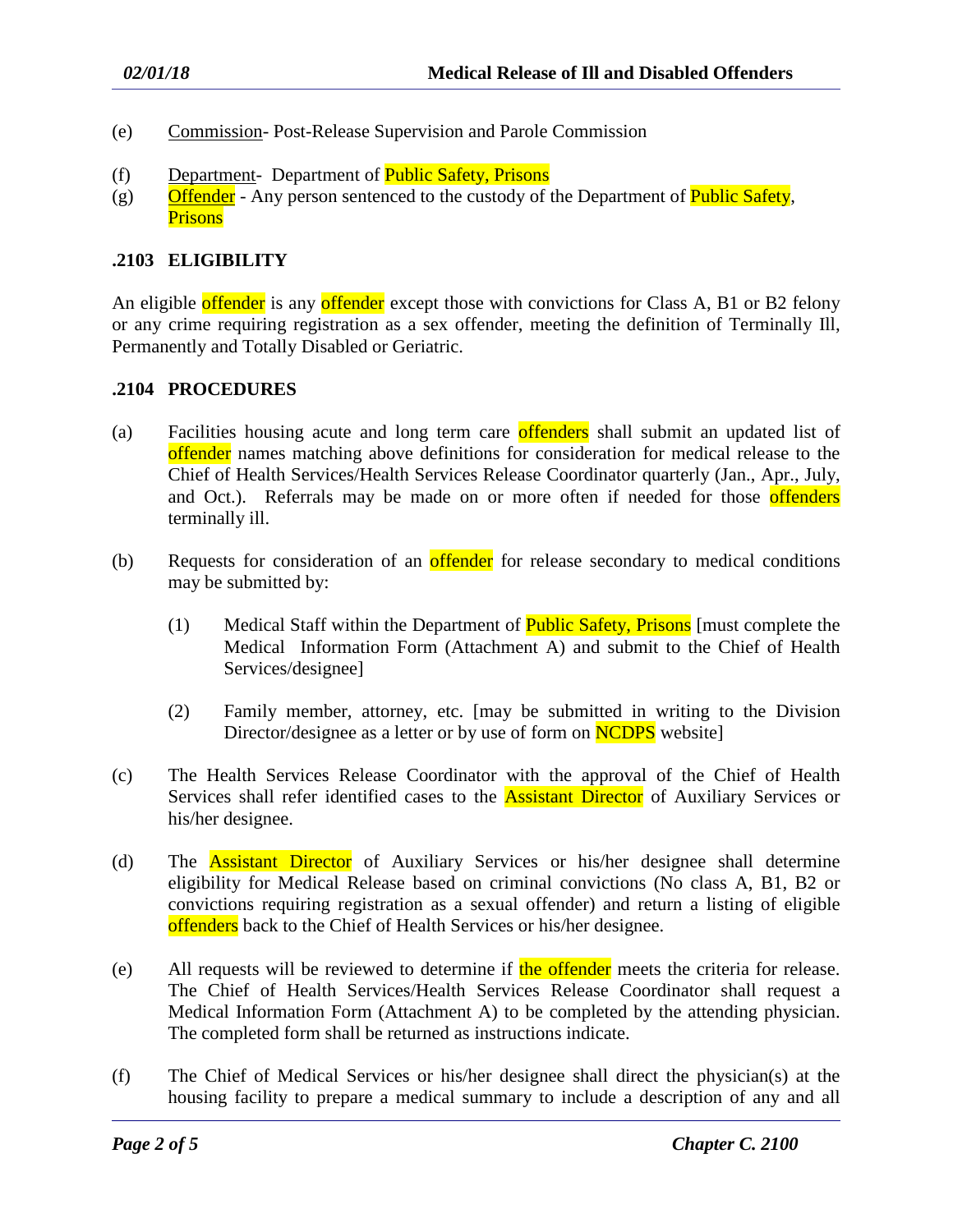terminal conditions, physical incapacities, and chronic conditions, as well as a prognosis concerning the likelihood of recovery from any and all terminal conditions, physical incapacities, and chronic conditions.

- (g) This summary will be forwarded to the Chief of Medical or his/her designee. If the offender meets the statutory medical requirements for Medical release, the medical summary will be forwarded to the **Assistant Director** of Auxiliary Services or his/her designee to complete the psychosocial review and to the Health Services Social Worker to develop an approved treatment and release plan.
- (h) The Assistant Director of Auxiliary Services or designee will submit the risk assessment and the Chief of Health Services medical referral to a three (3) member committee for review. The committee will evaluate whether the offender poses a public safety risk.
- (i) The Health Services Social Worker will:
	- (1) meet with the offender and obtain release plans as well as a Release of Information so necessary medical information may be shared with community provider(s) and NCDPS personnel (Prisons, Community Correction and the Commission)
	- (2) develop a comprehensive, viable and appropriate care plan/placement for the offender.
- (j) The facility Health Services Social Worker will provide information to the divisional Health Services Release Coordinator confirming a medical release plan has been developed that meets statutory requirements. Prior to Medical Release, the Health Services Release Coordinator shall ensure the offender understands the conditions of release, as follows:
	- (1) that medical care shall be consistent with the medical release plan submitted
	- $(2)$  that the **offender** shall cooperate with and comply with the plan
	- (3) that the **offender** cooperate and comply with treatment plans of medical providers whom the released offender is to be referred
	- (4) that the **offender** shall be subject to supervision by Community Corrections (DCC) and shall permit officers from DCC to visit at reasonable times
	- (5) that the **offender** shall comply with any other conditions of release set by the Commission
	- (6) that the Commission shall receive periodic assessments from the treating physician after they are reviewed by the Chief of Health Services/designee.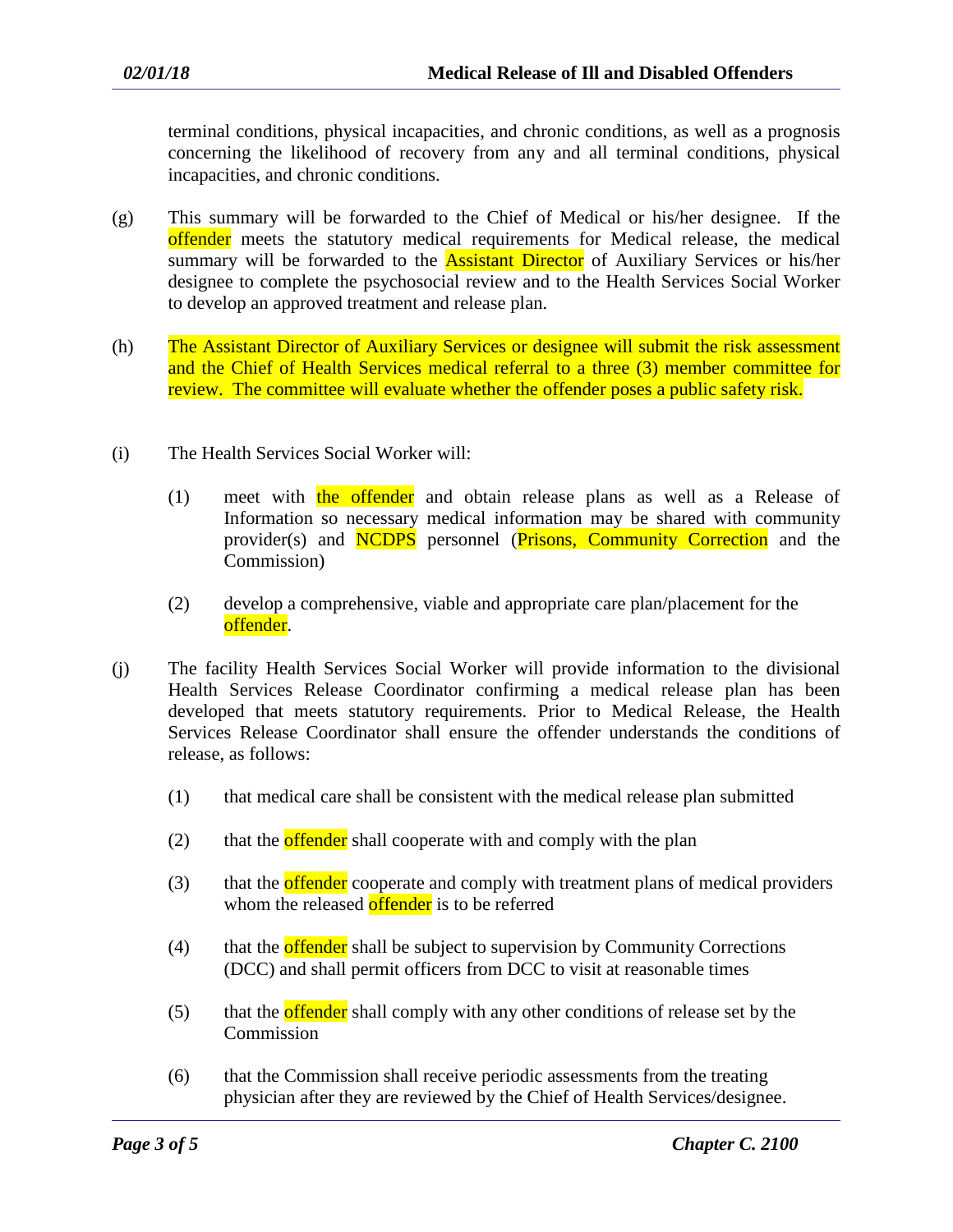- (k) The Assistant Director of Auxiliary Services or his/her designee shall complete a psychosocial review to include:
	- (1) the **offender's** medical (as provided by medical staff) and psychosocial condition,
	- (2) the risk the **offender** poses to society
	- (3) if available, a risk needs assessment  $(RNA)$  per the  $(OTI)$  is to be requested in keeping with existing Prisons policy related to assaultive crimes, including consideration of the extent of the **offender's** involvement in any assaults and the sentences imposed by the courts for any assaults. Risk assessments will therefore only be completed in compliance with current policy requirements. The psychosocial review shall include an assessment of the risk for violence and recidivism the **offender** poses to society. The Department may consider such factors as the inmate's medical condition, the severity of the offense for which the inmate is incarcerated, the inmate's prison record, and the release plan.
- (l) The assessments submitted shall be completed within 45 days after receipt of a request of a request, petition, or recommendation for medical release in keeping with statutory requirements.
- (m) The Chief of Medical Services and the **Assistant Director** of Auxiliary Services or their designees will make a final recommendation to the Commission on those cases deemed suitable for Medical Release by the Commission.

### **.2105 REVOCATION OF MEDICAL RELEASE**

- (a) Offenders approved for medical release shall be returned to Prisons to await a revocation hearing if:
	- (1) The Commission receives credible information the offender has failed to comply with any reasonable condition (in which case the **offender** will be returned to one of the Diagnostic Centers for processing as a parole violator), or,
	- (2) The offender's medical condition improves to the point that they would not be eligible for Medical Release if the **offender** were being considered for Medical Release at that time.
- (b) Revocation of an offender's Medical Release for either a violation of the conditions or improved medical condition shall not preclude the Department of Public Safety, Prisons and Commission from future consideration for either Medical Release or other type of parole.